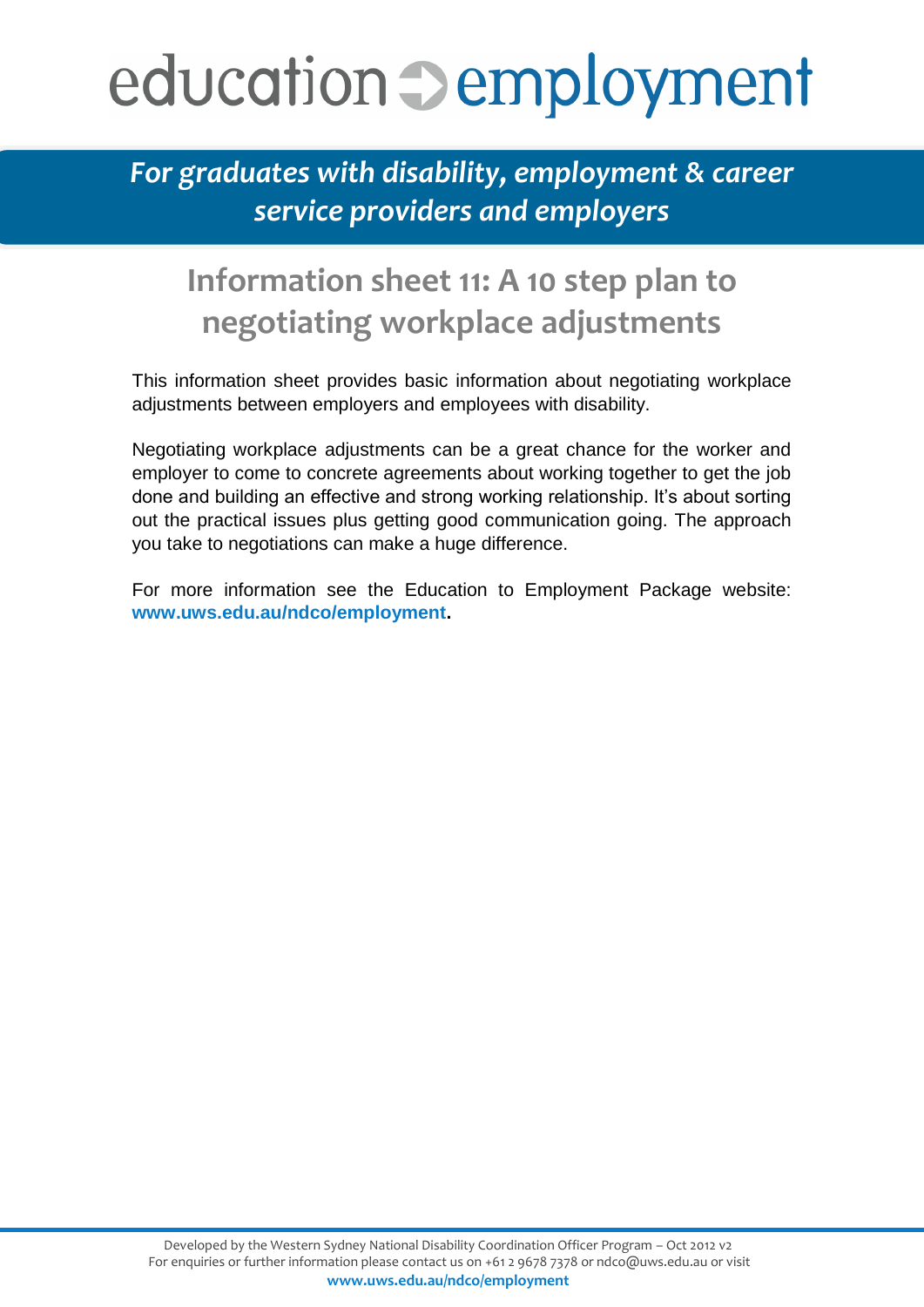## education **Demployment** =

|    | <b>Employee</b>                                                                                                                                                                                         |    | <b>Employer</b>                                                                                                                                                                                                                |
|----|---------------------------------------------------------------------------------------------------------------------------------------------------------------------------------------------------------|----|--------------------------------------------------------------------------------------------------------------------------------------------------------------------------------------------------------------------------------|
|    | Know your legal rights and<br>obligations as a person with<br>disability in the workplace.                                                                                                              | 1. | Know your legal rights and<br>obligations as an employer of a<br>person with disability.                                                                                                                                       |
| 2. | Tell your employer about your<br>disability and request workplace<br>adjustments (see our website for<br>advice on decisions about<br>disclosure and tips on how to make<br>a constructive disclosure). | 2. | Respond constructively to the<br>person's disclosure of disability and<br>maintain confidentiality (see our<br>website for advice and tips on<br>handling disability disclosure). Set up<br>a time to meet to discuss further. |
|    |                                                                                                                                                                                                         |    |                                                                                                                                                                                                                                |

- **3.** Think about the inherent requirements of the position and analyse which duties are core and which may be negotiable.
- **4.** Find out about and come up with some ideas of workplace adjustments that you think you may need.
- **4.** Find out what workplace adjustments are and typical examples of adjustments. Remember you can only know what type of adjustments are needed by asking the employee directly about the affects of their disability and suggestions for adjustments.
- **5.** Sketch out <sup>a</sup> plan of how you will approach the negotiations. You may want to think about positive ways to deal with any difficulties that could come up.
- **6.** Sit down with your employer and discuss how your disability affects you at work, the specific areas or duties where you need support and your suggestions for workplace adiustments.

Some employers have a specific person within the organisation who has a background in workplace adjustments and who may attend the meeting.

**6.** Sit down with your employee and listen to them about how their disability affects them at work, where they believe they need support and their suggestions of workplace adiustments.

> You may have some suggestions to contribute about areas where the person may need assistance and possible workplace adjustments.

See if your organisation has a specific person with a background in workplace adjustments who you may invite to attend the meeting.